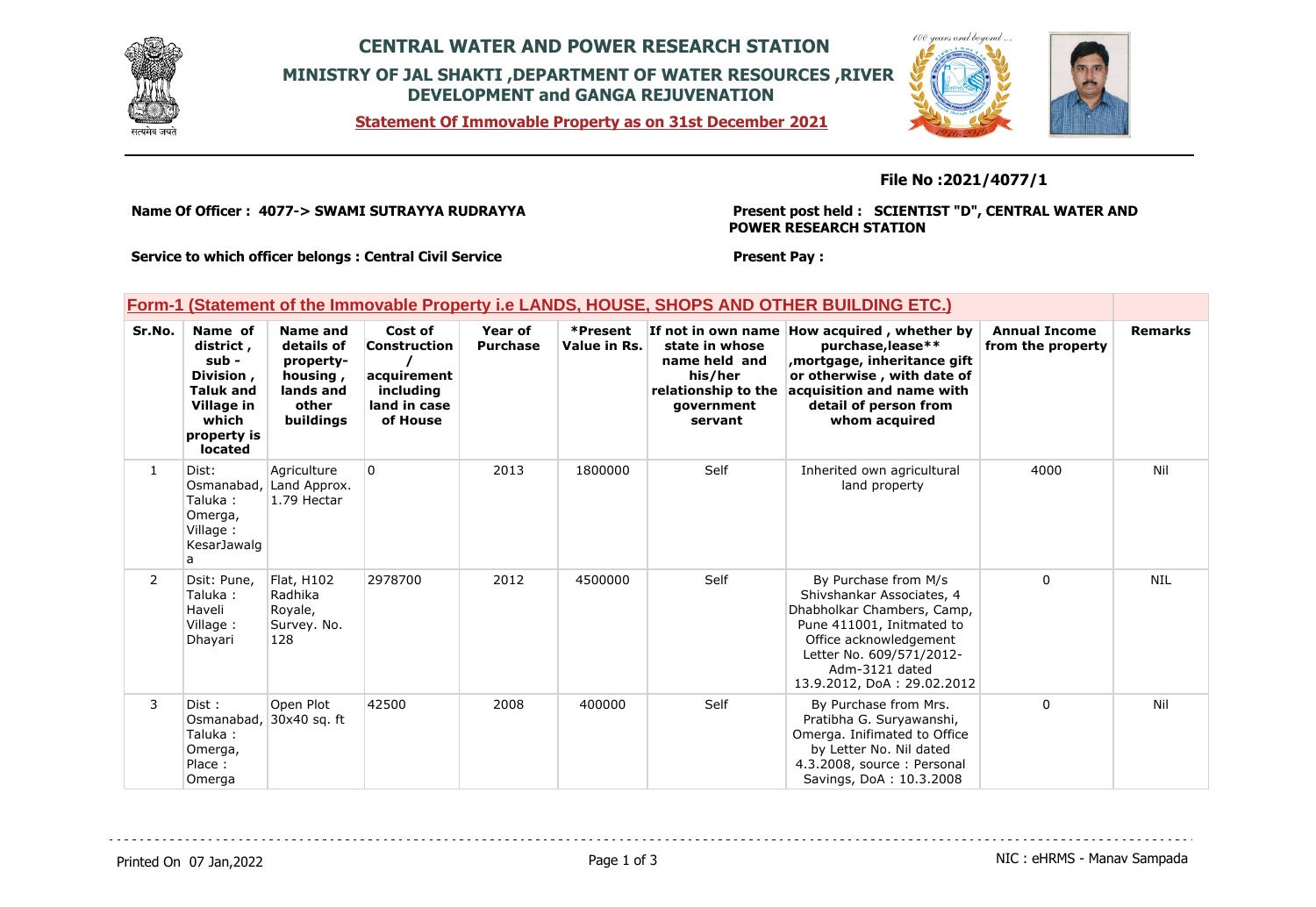

## **CENTRAL WATER AND POWER RESEARCH STATION MINISTRY OF JAL SHAKTI ,DEPARTMENT OF WATER RESOURCES ,RIVER DEVELOPMENT and GANGA REJUVENATION**



**Statement Of Immovable Property as on 31st December 2021**

|                |                                                                                                                 |                                                                                           |                                                                                        |                            |                          |                                                                                            | Form-1 (Statement of the Immovable Property i.e LANDS, HOUSE, SHOPS AND OTHER BUILDING ETC.)                                                                                                         |                                           |                |
|----------------|-----------------------------------------------------------------------------------------------------------------|-------------------------------------------------------------------------------------------|----------------------------------------------------------------------------------------|----------------------------|--------------------------|--------------------------------------------------------------------------------------------|------------------------------------------------------------------------------------------------------------------------------------------------------------------------------------------------------|-------------------------------------------|----------------|
| Sr.No.         | Name of<br>district,<br>sub -<br>Division,<br><b>Taluk and</b><br>Village in<br>which<br>property is<br>located | <b>Name and</b><br>details of<br>property-<br>housing,<br>lands and<br>other<br>buildings | Cost of<br><b>Construction</b><br>acquirement<br>including<br>land in case<br>of House | Year of<br><b>Purchase</b> | *Present<br>Value in Rs. | state in whose<br>name held and<br>his/her<br>relationship to the<br>qovernment<br>servant | If not in own name How acquired, whether by<br>purchase, lease**<br>mortgage, inheritance gift,<br>or otherwise, with date of<br>acquisition and name with<br>detail of person from<br>whom acquired | <b>Annual Income</b><br>from the property | <b>Remarks</b> |
| 4              | Dist:<br>Osmanabad,<br>Taluka:<br>Omerga,<br>Place:<br>Murum                                                    | Open Plot<br>30x40 sq. ft                                                                 | $\overline{0}$                                                                         | 2000                       | 350000                   | Self                                                                                       | Inherited own open plot                                                                                                                                                                              | $\Omega$                                  | Nil            |
| 5              | Dist Pune<br>Taluka<br>Haveli Place<br>: Vadgaon<br>Khurd                                                       | Row House<br>(1408 sq. ft.)<br>I2 5 Rajyog,<br>Survey No.<br>26:4, 31:2:3                 | 1199000                                                                                | 2004                       | 6645000                  | Sarita S. Swami,<br>Relationship: Wife,<br>Share :Nil                                      | By Purchase from M/s Jhala<br>Kodre Associates, Pune<br>411041                                                                                                                                       | $\Omega$                                  | Nil            |
| 6              | Dist:<br>Osmanabad<br>Taluka:<br>Omerga<br>Place:<br>Omerga                                                     | Open Plot<br>30x40 sq. ft.                                                                | 37500                                                                                  | 2007                       | 400000                   | Sarita S Swami<br>Relationship: Wife,<br>Share: Nil                                        | By Purchase from Mrs.<br>Pratibha G. Suryawanshi,<br>Omerga                                                                                                                                          | $\Omega$                                  | Nil            |
| $\overline{7}$ | Dist:<br>Osmanabad<br>Taluka:<br>Omerga,<br>Village:<br>KesarJawalg<br>a                                        | Open Plot<br>2028 sq ft                                                                   | $\overline{0}$                                                                         | 2018                       | 300000                   | Smt. S. D. Swami<br>Relationship:<br><b>Brother Wife</b><br>Share: 0.25                    | Inherited Own Open Plot                                                                                                                                                                              | $\mathbf{0}$                              | Nil            |

. . . . . . . . .

Printed On 07 Jan, 2022 **Page 2 of 3** Page 2 of 3 NIC : eHRMS - Manav Sampada

. . . . . . . . . . . . . . . . . .